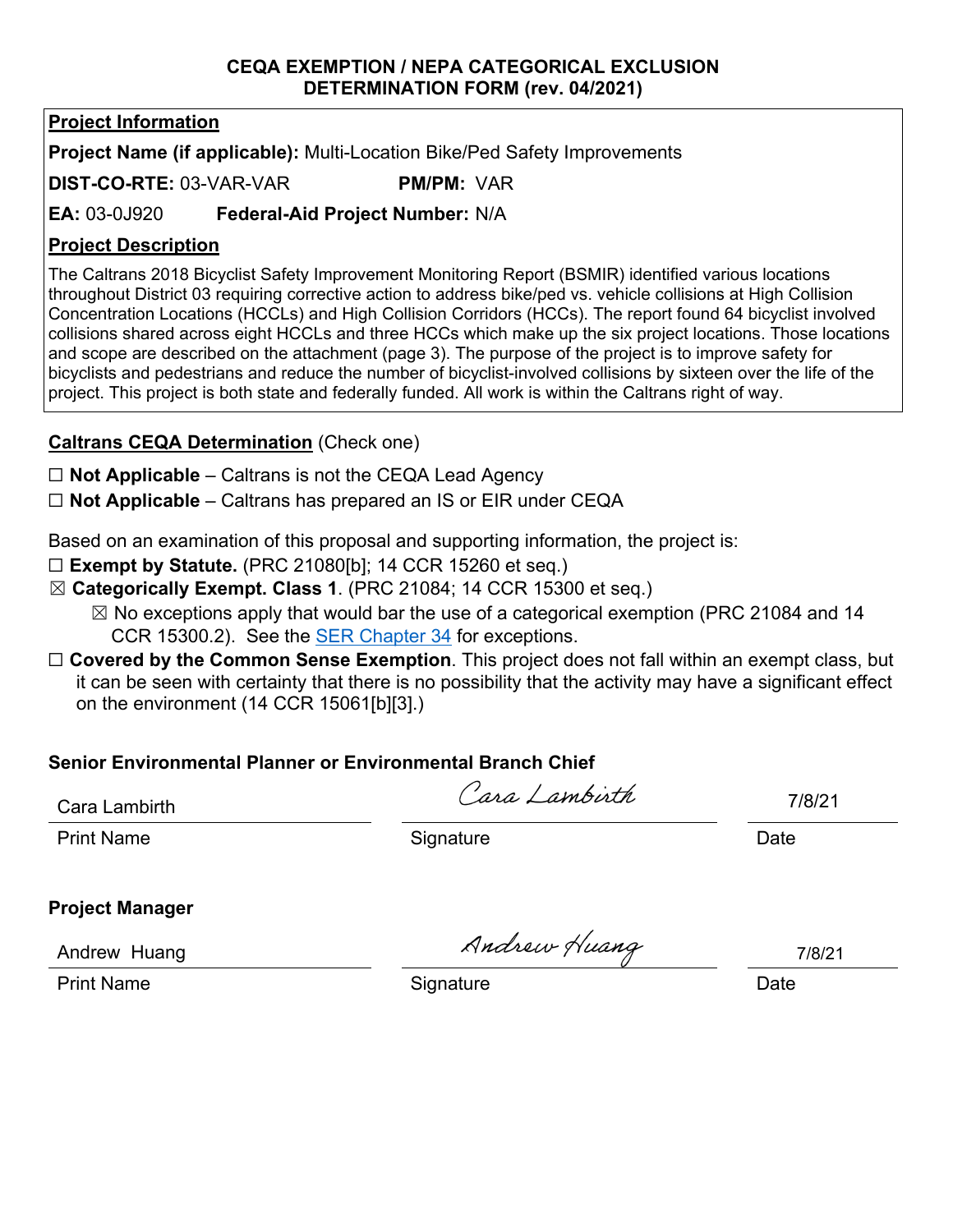#### **Caltrans NEPA Determination** (Check one)

#### ☐ **Not Applicable**

Caltrans has determined that this project has no significant impacts on the environment as defined by NEPA, and that there are no unusual circumstances as described in 23 CFR 771.117(b). See SER [Chapter 30](https://dot.ca.gov/programs/environmental-analysis/standard-environmental-reference-ser/volume-1-guidance-for-compliance/ch-30-categorical-exclusions#exception) for unusual circumstances. As such, the project is categorically excluded from the requirements to prepare an EA or EIS under NEPA and is included under the following:

☒ **23 USC 326:** Caltrans has been assigned, and hereby certifies that it has carried out the responsibility to make this determination pursuant to 23 USC 326 and the Memorandum of Understanding dated April 18, 2019, executed between FHWA and Caltrans. Caltrans has determined that the project is a Categorical Exclusion under:

#### ☒ **23 CFR 771.117(c): activity (c)(3) Construction of bicycle and pedestrian lanes, paths, and facilities.**

#### ☐ **23 CFR 771.117(d): activity (d)(Enter activity number)**

☐ **Activity Enter activity number listed in Appendix A of the MOU between FHWA and Caltrans**

☐ **23 USC 327:** Based on an examination of this proposal and supporting information, Caltrans has determined that the project is a Categorical Exclusion under 23 USC 327. The environmental review, consultation, and any other actions required by applicable Federal environmental laws for this project are being, or have been, carried out by Caltrans pursuant to 23 USC 327 and the Memorandum of Understanding dated December 23, 2016 and executed by FHWA and Caltrans.

# **Senior Environmental Planner or Environmental Branch Chief**

| Cara Lambirth     | Cara Lambirth | 7/13/21 |  |
|-------------------|---------------|---------|--|
| <b>Print Name</b> | Signature     | Date    |  |

#### **Project Manager/ DLA Engineer**

Andrew Huang

Andrew Huang

7/8/21

Print Name Signature Date

#### **Date of Categorical Exclusion Checklist completion (if applicable):** 07/08/2021 **Date of Environmental Commitment Record or equivalent:** 07/07/2021

Briefly list environmental commitments on continuation sheet if needed (i.e., not necessary if included on an attached ECR). Reference additional information, as appropriate (e.g., additional studies and design conditions).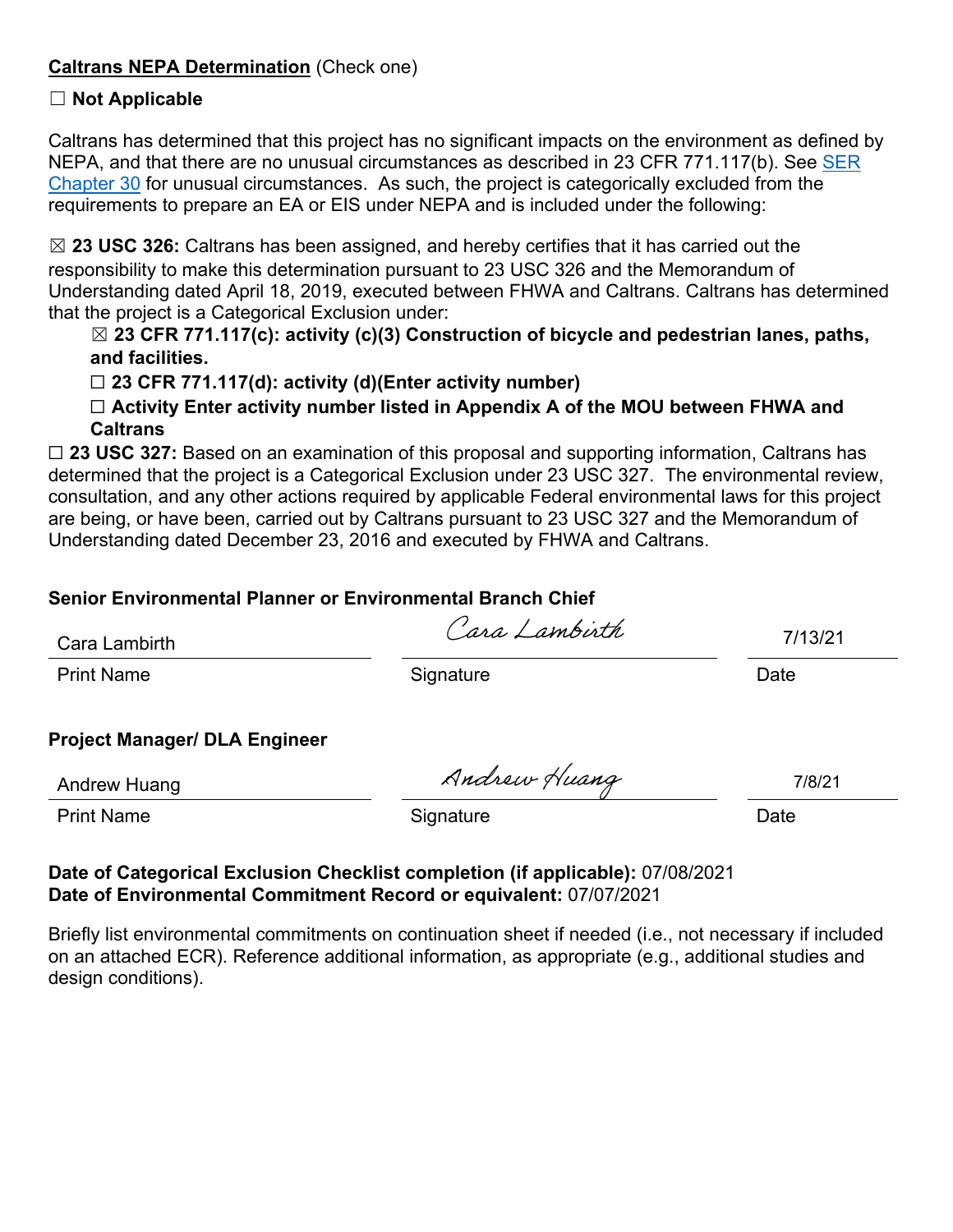# **Continuation sheet:**

# Scope of Work and Locations

| No. | <b>Route</b>  | <b>Post Mile</b>       | <b>Location</b>   | Proposed                                                                                                                                                                                                                                                                                                                                                 |
|-----|---------------|------------------------|-------------------|----------------------------------------------------------------------------------------------------------------------------------------------------------------------------------------------------------------------------------------------------------------------------------------------------------------------------------------------------------|
| 1   | <b>BUT-32</b> | PM 7.1-R8.36           | Chico             | 1. Add continuous green bike lane treatment<br>2. Add directional bicyclist stencils<br>3. Enhance crosswalk visibility<br>4. Add and update signage<br>5. Add curb ramp                                                                                                                                                                                 |
| 2   | <b>PLA-28</b> | PM 0.24-0.52           | <b>Tahoe City</b> | 1. Remove existing pavement delineation<br>2. Restripe corridor to include separated<br>bike lanes with continuous green treatment<br>3. Install Rectangular Rapid Flashing Beacons<br>4. Add Signage<br>5. Add bicycle lane pavement markings                                                                                                           |
| 3   | <b>SAC-50</b> | PM R7.5-R7.6           | Bradshaw OC       | 1. Enhance crosswalk visibility<br>2. Add signage (incl. R10-15 yield signs)<br>3. Add advance limit line before crosswalk<br>4. Move signal loops<br>5. Install countdown pedestrian signal heads<br>6. Add green bike lane treatment through<br>on/off ramp conflict points<br>7. Add bicycle lane pavement markings<br>8. Extending Island at on-ramp |
| 4   | <b>SAC-50</b> | PM R9.3-R9.7           | Mather Field OC   | 1. Move limit line<br>2. Add signage to direct bike and peds to use<br>the new path<br>3. Remove current bike lanestencils<br>4. Add green bike lane treatment and<br>directional bicyclist stencil.<br>5. Enhance crosswalk visibility<br>7. Add signage (including R10-15 yield signs)                                                                 |
| 5   | <b>SAC-80</b> | PM M10.146-<br>M10.274 | Watt Ave OC       | 1. Enhance crosswalk visibility<br>2. Move limit line and signalloops<br>3. Add bus lane improvements<br>4. Install countdown pedestrian signal heads                                                                                                                                                                                                    |
| 6   | <b>SUT-20</b> | R14.84-<br>R16.61      | Yuba City         | 1. Enhance crosswalk visibility<br>2. Add 4 new curb ramps and install<br>sidewalk (Tharp Rd.)<br>3. Modify existing curb ramps (TharpRd.)<br>4. Add continuous green bike lanetreatment<br>5. Add green directional bicyclist stencils<br>6. Add pedestrian barricades<br>7. Install countdown pedestrian signal heads                                  |